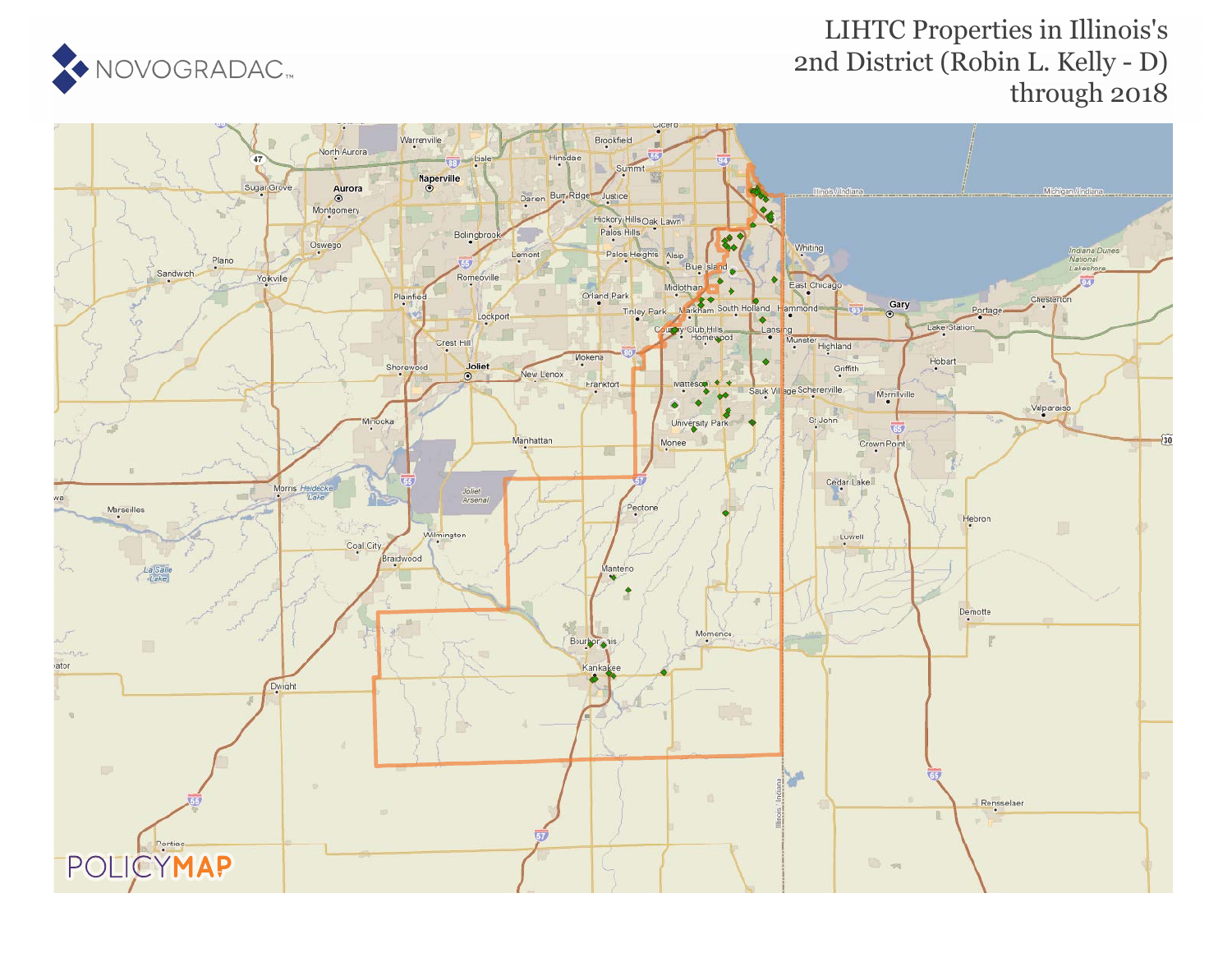| <b>Project Name</b>                             | <b>Address</b>                      | <b>City</b>                         | <b>State</b> | <b>Zip Code</b> | Nonprofit<br><b>Sponsor</b> | <b>Allocation</b><br>Year | <b>Annual</b><br><b>Allocated</b><br><b>Amount</b> | <b>Year Placed</b><br>in Service | <b>Construction Type</b>  | <b>Total</b><br><b>Units</b> | Low<br><b>Income</b><br><b>Units</b> | <b>Rent or</b><br><b>Income</b><br><b>Ceiling</b> | <b>Credit</b><br>Percentage                    | Tax-<br><b>Exempt</b><br><b>Bond</b> | <b>HUD Multi-</b><br>Family<br><b>Financing/Rental</b><br><b>Assistance</b> |
|-------------------------------------------------|-------------------------------------|-------------------------------------|--------------|-----------------|-----------------------------|---------------------------|----------------------------------------------------|----------------------------------|---------------------------|------------------------------|--------------------------------------|---------------------------------------------------|------------------------------------------------|--------------------------------------|-----------------------------------------------------------------------------|
| <b>VARYLIN TERRACE</b><br><b>APTS</b>           | <b>15144 DIXIE</b><br><b>HWY</b>    | <b>HARVEY</b>                       | IL           | 60426           |                             | 1991                      | \$59,800                                           | 1992                             | Acquisition and Rehab 41  |                              | 41                                   |                                                   | Not<br>Indicated                               |                                      |                                                                             |
| <b>COMMERCIAL AVE</b><br><b>REVITALIZA</b>      | 8954 S<br>COMMERCIAL CHICAGO<br>AVE |                                     | IL.          | 60617           |                             | 1992                      | \$119,000                                          | 1994                             | Acquisition and Rehab 21  |                              | 21                                   |                                                   | Not<br>Indicated                               |                                      |                                                                             |
| GERMANO-MILLGATE 8944 S<br><b>APTS</b>          | <b>BRANDON AVE</b>                  | CHICAGO                             | IL           | 60617           |                             | 1995                      | \$34,428                                           | 1995                             | Acquisition and Rehab 350 |                              | 350                                  |                                                   | 70 % present No<br>value                       |                                      |                                                                             |
| <b>REVERA PROJECT</b>                           | 512 S CHICAGO<br>AVE                | <b>KANKAKEE</b>                     | IL           | 60901           |                             | 1994                      | \$304,802                                          | 1995                             | Acquisition and Rehab 44  |                              | 44                                   |                                                   | $70\,\%$ present $\,$ No value                 |                                      |                                                                             |
| <b>MANTENO ELDERLY</b><br><b>APTS</b>           | 175 N MCGUIRE MANTENO<br>DR         |                                     | IL           | 60950           | No                          | 1994                      | \$97,925                                           | 1995                             | <b>New Construction</b>   | 24                           | 24                                   | 60% AMGI                                          | <b>Both 30%</b><br>and 70%<br>present value    | No                                   |                                                                             |
| <b>EASTGATE APTS</b>                            | 2755 COOPER<br>DR                   | <b>KANKAKEE</b>                     | IL.          | 60901           | No                          | 1995                      | \$222,331                                          | 1996                             | Acquisition and Rehab 58  |                              | 58                                   | 50% AMGI                                          | <b>Both 30%</b><br>and 70%<br>present value    | No                                   |                                                                             |
| <b>BRADLEY PLACE</b><br>SENIOR APTS PHASE I DR  | 110 UNCLE LEO                       | <b>BRADLEY</b>                      | IL           | 60915           | No                          | 1995                      | \$262,847                                          | 1996                             | <b>New Construction</b>   | 60                           | 60                                   | 60% AMGI                                          | $70\,\%$ present $\,$ No value                 |                                      |                                                                             |
| STEGER SENIOR<br><b>HOUSING LP</b>              | 200 E 35TH ST STEGER                |                                     | IL.          |                 | No                          | 1996                      | \$551,728                                          | 1997                             | <b>New Construction</b>   | 81                           | 81                                   | 60% AMGI                                          | <b>Both 30%</b><br>and 70%<br>present value    | No                                   |                                                                             |
| FREEDOM VILLAGE                                 | 935 MAPLE AVE HOMEWOOD              |                                     | IL           | 60430           | No                          | 1996                      | \$1,409,243                                        | 1998                             | <b>New Construction</b>   | 198                          | 198                                  | 60% AMGI                                          | <b>Both 30%</b><br>and $70\%$<br>present value | No                                   |                                                                             |
| BETHLEHEM VILLAGE 14725S VINE<br>LP             | AVE                                 | <b>HARVEY</b>                       | IL.          | 60426           | No                          | 1997                      | \$191,727                                          | 1999                             | <b>New Construction</b>   | 72                           | 72                                   | 60% AMGI                                          | <b>Both 30%</b><br>and 70%<br>present value    | No                                   |                                                                             |
| <b>GINGER RIDGE</b>                             | DR                                  | 1954 MEMORIAL $_{\rm CALUMET}$ CITY | IL           | 60409           | No                          | 1997                      | \$509,304                                          | 1999                             | Acquisition and Rehab 469 |                              | 469                                  | 60% AMGI                                          | 30 % present No<br>value                       |                                      |                                                                             |
| <b>BRADLEY PLACE</b><br>SENIOR APTS PHASE II DR | 110 UNCLE LEO                       | <b>BRADLEY</b>                      | IL.          | 60915           | $\mathbf{No}$               | 1997                      | \$264,287                                          | 1999                             | <b>New Construction</b>   | 47                           | 47                                   | 60% AMGI                                          | <b>Both 30%</b><br>and $70\%$<br>present value | No                                   |                                                                             |
| CARRIAGE CREEK<br><b>APTS</b>                   | 22501<br>RD                         | BUTTERFIELD RICHTON PARK            | IL           | 60471           | $\mathbf{N}\mathbf{o}$      | 1999                      | \$320,396                                          | 2000                             | Acquisition and Rehab 226 |                              | 216                                  | 60% AMGI                                          | <b>Both 30%</b><br>and 70%<br>present value    | No                                   |                                                                             |

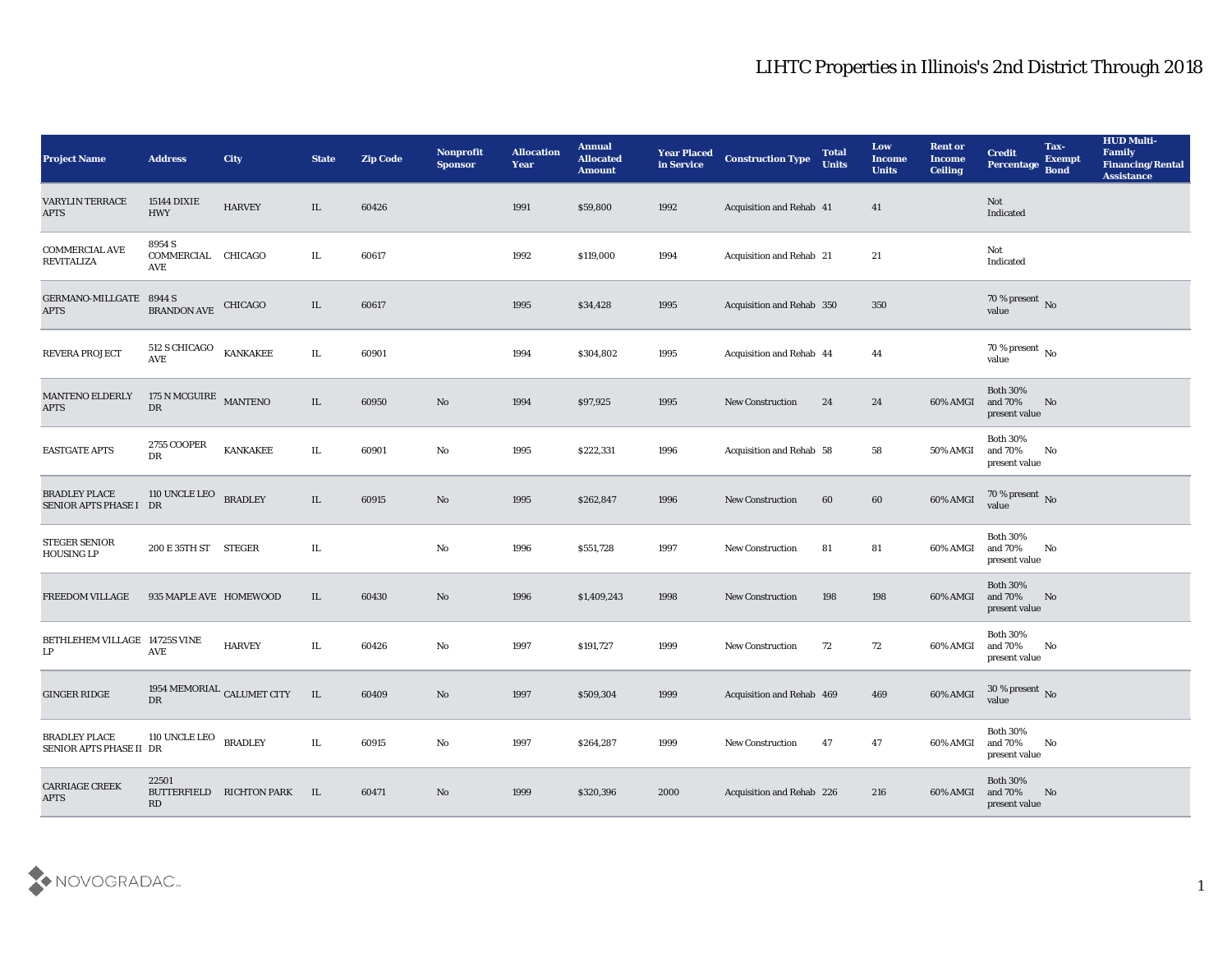| <b>Project Name</b>                                                   | <b>Address</b>                                                   | City                            | <b>State</b> | <b>Zip Code</b> | Nonprofit<br><b>Sponsor</b> | <b>Allocation</b><br><b>Year</b> | <b>Annual</b><br><b>Allocated</b><br><b>Amount</b> | <b>Year Placed</b><br>in Service | <b>Construction Type</b> | <b>Total</b><br><b>Units</b> | Low<br><b>Income</b><br><b>Units</b> | <b>Rent or</b><br><b>Income</b><br><b>Ceiling</b> | <b>Credit</b><br>Percentage                 | Tax-<br><b>Exempt</b><br><b>Bond</b> | <b>HUD Multi-</b><br>Family<br><b>Financing/Rental</b><br><b>Assistance</b> |
|-----------------------------------------------------------------------|------------------------------------------------------------------|---------------------------------|--------------|-----------------|-----------------------------|----------------------------------|----------------------------------------------------|----------------------------------|--------------------------|------------------------------|--------------------------------------|---------------------------------------------------|---------------------------------------------|--------------------------------------|-----------------------------------------------------------------------------|
| PARK FOREST SENIOR 151 MAIN ST<br>LIVING CENTER                       |                                                                  | PARK FOREST                     | IL           | 60466           | No                          | 1999                             | \$522,142                                          | 2001                             | <b>New Construction</b>  | 95                           | 95                                   | 60% AMGI                                          | <b>Both 30%</b><br>and 70%<br>present value | No                                   |                                                                             |
| PARK FOREST SENIOR 101 MAIN ST<br>SUPPORTIVE HOUSING 101 MAIN ST      |                                                                  | <b>PARK FOREST</b>              | IL           | 60466           | No                          | 1999                             | \$591,267                                          | 2001                             | <b>New Construction</b>  | 79                           | 79                                   | 60% AMGI                                          | <b>Both 30%</b><br>and 70%<br>present value | No                                   |                                                                             |
| PATHWAY OF RIVER<br><b>OAKS</b>                                       | 1370 RING RD                                                     | <b>CALUMET CITY</b>             | IL           | 60409           | No                          | 2000                             | \$721,014                                          | 2002                             | <b>New Construction</b>  | 109                          | 93                                   | 50% AMGI                                          | <b>Both 30%</b><br>and 70%<br>present value | No                                   |                                                                             |
| VICTORY CENTRE OF<br><b>CALUMET CITY (SLF)</b>                        | 1380 RING RD                                                     | <b>CALUMET CITY</b>             | IL           | 60409           | Yes                         | 2002                             | \$1,071,786                                        | 2003                             | <b>New Construction</b>  | 105                          | 105                                  | 60% AMGI                                          | <b>Both 30%</b><br>and 70%<br>present value | No                                   |                                                                             |
| VICTORY CENTRE OF<br>SOUTH CHICAGO                                    | 3251 E 92ND<br><b>STREET</b>                                     | CHICAGO                         | IL           | 60617           | Yes                         | 2007                             | \$922,905                                          | 2009                             | <b>New Construction</b>  | 112                          | 112                                  | 60% AMGI                                          | $70\,\%$ present $\,$ No value              |                                      | No                                                                          |
| ROSELAND PLACE                                                        | $10426$ S $$\,$ $\,$ CHICAGO $\,$ MICHIGAN AVE $\,$ CHICAGO $\,$ |                                 | IL           | 60628           | Yes                         | 2011                             | \$1,018,750                                        | 2011                             | <b>New Construction</b>  | 60                           | 59                                   | <b>50% AMGI</b>                                   | Not<br>Indicated                            | No                                   | Yes                                                                         |
| BETTENDORF PLACE<br>(CITY OF CHICAGO)                                 | 8425 S<br><b>SAGINAW AVE</b>                                     | CHICAGO                         | IL           | 60617           |                             | 2010                             | \$4,801,195                                        | Insufficient<br>Data             | Not Indicated            | 23                           | 23                                   |                                                   | <b>TCEP</b> only                            |                                      |                                                                             |
| MERRILL COURT APTS $\frac{\text{7201 S MERRILL}}{\text{AVE}}$ CHICAGO |                                                                  |                                 | IL           | 60649           |                             | 2011                             | \$76,160                                           | Insufficient<br>Data             | Not Indicated            | 40                           | 40                                   |                                                   | <b>TCEP</b> only                            |                                      |                                                                             |
| <b>CONCORDIA PARK</b><br>APTS                                         | 13037 S DANIEL<br>DR                                             | CHICAGO                         | IL           | 60827           |                             | 1988                             | \$378,531                                          | 1988                             | Not Indicated            | 297                          | 297                                  |                                                   | Not<br>Indicated                            |                                      |                                                                             |
| <b>JEFFREY APTS</b>                                                   | 7130 S JEFFERY CHICAGO<br><b>BLVD</b>                            |                                 | IL           | 60649           |                             | 1988                             | \$92,557                                           | 1988                             | Not Indicated            | 150                          | 150                                  |                                                   | Not<br>Indicated                            |                                      |                                                                             |
| ONE MAGNIFICENT<br><b>HICKORY</b>                                     | 484 HICKORY<br>ST                                                | CHICAGO<br><b>HEIGHTS</b>       | IL           | 60411           |                             | 1988                             | \$3,052                                            | 1988                             | Not Indicated            | $\overline{4}$               | $\overline{4}$                       |                                                   | Not<br>Indicated                            |                                      |                                                                             |
| 213 E 24TH ST                                                         | 213 E 24TH ST                                                    | CHICAGO<br><b>HEIGHTS</b>       | $\rm IL$     | 60411           |                             | 1989                             | \$4,844                                            | 1989                             | Not Indicated            | $\overline{4}$               | $\overline{4}$                       |                                                   | $\operatorname{\bf Not}$<br>Indicated       |                                      |                                                                             |
| 2601 COMMERCIAL                                                       | 2601<br>COMMERCIAL<br>AVE                                        | SOUTH CHICAGO<br><b>HEIGHTS</b> | IL           | 60411           |                             | 1989                             | \$5,682                                            | 1989                             | Not Indicated            | 12                           | 12                                   |                                                   | Not<br>Indicated                            |                                      |                                                                             |

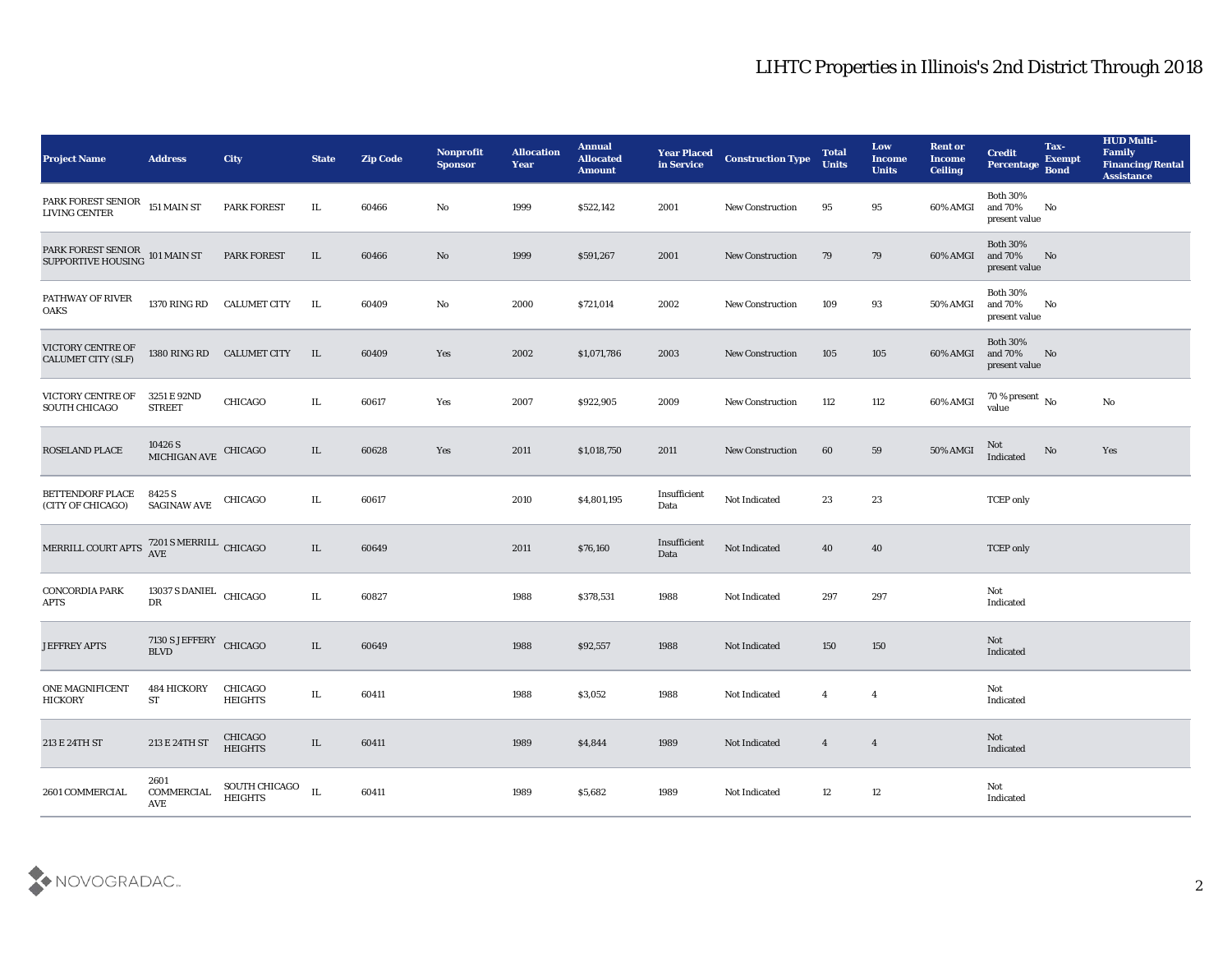| <b>Project Name</b>                       | <b>Address</b>                                           | City                                | <b>State</b> | <b>Zip Code</b> | Nonprofit<br><b>Sponsor</b> | <b>Allocation</b><br>Year | <b>Annual</b><br><b>Allocated</b><br><b>Amount</b> | <b>Year Placed</b><br>in Service | <b>Construction Type</b>                      | <b>Total</b><br><b>Units</b> | Low<br><b>Income</b><br><b>Units</b> | <b>Rent or</b><br><b>Income</b><br><b>Ceiling</b> | <b>Credit</b><br>Percentage Bond               | Tax-<br><b>Exempt</b> | <b>HUD Multi-</b><br>Family<br><b>Financing/Rental</b><br><b>Assistance</b> |
|-------------------------------------------|----------------------------------------------------------|-------------------------------------|--------------|-----------------|-----------------------------|---------------------------|----------------------------------------------------|----------------------------------|-----------------------------------------------|------------------------------|--------------------------------------|---------------------------------------------------|------------------------------------------------|-----------------------|-----------------------------------------------------------------------------|
| MICHIGAN BEACH<br><b>APTS</b>             | 7251 S STH SHR CHICAGO<br>DR                             |                                     | $\rm IL$     | 60649           |                             | 1989                      | \$480,000                                          | 1989                             | Not Indicated                                 | 239                          | 239                                  |                                                   | Not<br>Indicated                               |                       |                                                                             |
| <b>WENTWORTH</b><br><b>GARDENS</b>        | 1100<br><b>WENTWORTH</b><br>$\operatorname{AVE}$         | CHICAGO<br><b>HEIGHTS</b>           | IL           |                 |                             | 1989                      | \$139,891                                          | 1989                             | Not Indicated                                 | 180                          | 180                                  |                                                   | Not<br>Indicated                               |                       |                                                                             |
| <b>VAIL APTS</b>                          | 14721 VAIL AVE HARVEY                                    |                                     | IL           | 60426           |                             | 1990                      | \$40,099                                           | 1990                             | Acquisition and Rehab 30                      |                              | 30                                   |                                                   | Not<br>Indicated                               |                       |                                                                             |
| 11238-42 S VERNON                         | 11238 S VERNON $\,$ CHICAGO $\,$<br>$\operatorname{AVE}$ |                                     | IL           | 60628           |                             | 1991                      | \$38,036                                           | 1991                             | Acquisition and Rehab 18                      |                              | 18                                   |                                                   | Not<br>Indicated                               |                       |                                                                             |
| 2326 E 71ST STREET                        | 2326 E 71ST ST CHICAGO                                   |                                     | IL           | 60649           |                             | 1991                      | \$0                                                | 1991                             | Acquisition and Rehab 9                       |                              | 9                                    |                                                   | Not<br>Indicated                               |                       |                                                                             |
| BEECHER MANOR APT                         | 275 S<br>WOODWARD ST BEECHER                             |                                     | IL           | 60401           | $\rm\thinspace No$          | 1992                      | \$26,076                                           | 1992                             | <b>New Construction</b>                       | 24                           | 24                                   | 60% AMGI                                          | $30\,\%$ present $\,$ No value                 |                       |                                                                             |
| OLYMPIC VILLAGE                           | 31 OLYMPIC<br><b>VLG</b>                                 | CHICAGO<br><b>HEIGHTS</b>           | IL           | 60411           | No                          | 2002                      | \$437,767                                          | 2004                             | <b>Both New Construction 320</b><br>and $A/R$ |                              | 305                                  | 60% AMGI                                          | $30\,\%$ present $\,$ No value                 |                       |                                                                             |
| <b>STEGER SENIOR</b><br><b>HOUSING II</b> | 3172 LOVEROCK STEGER<br>$\operatorname{AVE}$             |                                     | IL           | 60475           | No                          | 2002                      | \$434,795                                          | 2004                             | <b>New Construction</b>                       | 56                           | 56                                   | 60% AMGI                                          | 70 % present No<br>value                       |                       |                                                                             |
| UNIVERSAL CITY APTS                       | 9510 S<br>CONSTANCE<br>AVE                               | <b>CHICAGO</b>                      | IL           | 60617           | No                          | 2004                      | \$466,647                                          | 2004                             | Acquisition and Rehab 160                     |                              | 160                                  | 60% AMGI                                          | <b>Both 30%</b><br>and $70\%$<br>present value | No                    |                                                                             |
| <b>NEW VISTAS II</b>                      | 6909 S<br>CRANDON AVE                                    | CHICAGO                             | IL           | 60649           | No                          | 2004                      | \$383,236                                          | 2005                             | Acquisition and Rehab 154                     |                              | 154                                  | 60% AMGI                                          | <b>Both 30%</b><br>and 70%<br>present value    | No                    |                                                                             |
| THE RESIDENCE AT<br><b>CARRIAGE CREEK</b> | 22501<br>RD                                              | BUTTERFIELD RICHTON PARK            | IL           | 60471           | No                          | 2003                      | \$648,355                                          | 2005                             | <b>New Construction</b>                       | 60                           | 60                                   | 50% AMGI                                          | 70 % present No<br>value                       |                       |                                                                             |
| RIVERDALE MANOR                           | 14422 S<br>INDIANA AVE                                   | <b>RIVERDALE</b>                    | $\rm IL$     | 60827           | $\mathbf {No}$              | 2001                      | \$532,317                                          | 2005                             | New Construction                              | 96                           | 76                                   | 60% AMGI                                          | $70\,\%$ present $\,$ No value                 |                       |                                                                             |
| VICTORY CENTRE OF<br>SIERRA RIDGE SLF     | 4150 GATLING<br><b>BLVD</b>                              | <b>COUNTRY CLUB</b><br><b>HILLS</b> | $\rm IL$     | 60478           | Yes                         | 2003                      | \$1,066,072                                        | 2005                             | <b>New Construction</b>                       | 110                          | 110                                  | 60% AMGI                                          | $70\,\%$ present $\,$ No value                 |                       |                                                                             |

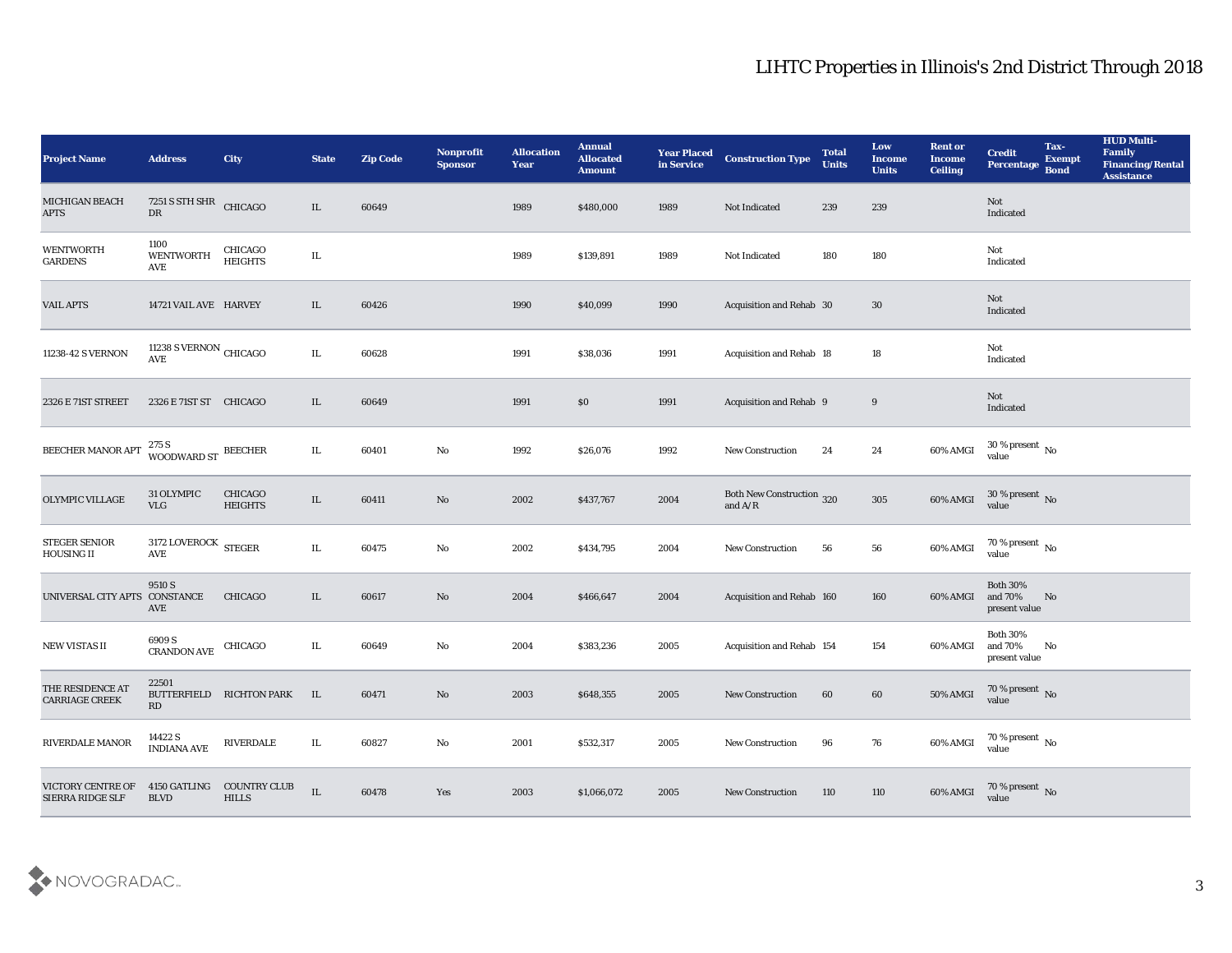| <b>Project Name</b>                              | <b>Address</b>                                     | <b>City</b>                         | <b>State</b> | <b>Zip Code</b> | Nonprofit<br><b>Sponsor</b> | <b>Allocation</b><br>Year | <b>Annual</b><br><b>Allocated</b><br><b>Amount</b> | <b>Year Placed</b><br>in Service | <b>Construction Type</b>                                                           | <b>Total</b><br><b>Units</b> | Low<br><b>Income</b><br><b>Units</b> | <b>Rent or</b><br><b>Income</b><br><b>Ceiling</b> | <b>Credit</b><br>Percentage                 | Tax-<br><b>Exempt</b><br><b>Bond</b> | <b>HUD Multi-</b><br>Family<br><b>Financing/Rental</b><br><b>Assistance</b> |
|--------------------------------------------------|----------------------------------------------------|-------------------------------------|--------------|-----------------|-----------------------------|---------------------------|----------------------------------------------------|----------------------------------|------------------------------------------------------------------------------------|------------------------------|--------------------------------------|---------------------------------------------------|---------------------------------------------|--------------------------------------|-----------------------------------------------------------------------------|
| THE GLEN                                         | 326<br>DIVERSATECH MANTENO<br>DR                   |                                     | IL           | 60950           | No                          | 2005                      | \$397,772                                          | 2006                             | New Construction                                                                   | 45                           | 44                                   | 60% AMGI                                          | $70\,\%$ present $\,$ No value              |                                      |                                                                             |
| <b>CRESTVIEW VILLAGE</b><br><b>APTS</b>          | 200 N<br>CRESTLANE DR                              | <b>KANKAKEE</b>                     | IL           | 60901           | No                          | 2004                      | \$292,032                                          | 2006                             | Acquisition and Rehab 132                                                          |                              | 132                                  | 60% AMGI                                          | $30\,\%$ present $\,$ No value              |                                      |                                                                             |
| <b>ST JAMES SENIOR</b><br><b>HOUSING</b>         | <b>3700 EAGLE</b><br>NEST DR                       | <b>CRETE</b>                        | IL           | 60417           | Yes                         | 2005                      | \$242,296                                          | 2006                             | New Construction                                                                   | 40                           | 32                                   | 60% AMGI                                          | $70\,\%$ present $\,$ No value              |                                      |                                                                             |
| VICTORY CENTER OF<br><b>ROSELAND</b>             | 10450 S<br>MICHIGAN AVE                            | <b>CHICAGO</b>                      | IL           | 60628           | No                          | 2004                      | \$1,019,357                                        | 2006                             | <b>New Construction</b>                                                            | 124                          | 124                                  | 60% AMGI                                          | $70\,\%$ present $\,$ No value              |                                      |                                                                             |
| SUN RIVER SINGLE<br><b>FAMILY HOUSING</b>        | 7180 E<br>$\textsc{COUNTRY}$ $\textsc{CLUB}$<br>DR | SUN RIVER<br>TERRACE                | IL           | 60964           | No                          | 2005                      | \$278,876                                          | 2007                             | <b>New Construction</b>                                                            | 25                           | 21                                   | 60% AMGI                                          | $70\,\%$ present $\,$ No value              |                                      |                                                                             |
| VICTORY CENTRE OF<br>SIERRA RIDGE ILF            | 4152 GATLING<br><b>BLVD</b>                        | <b>COUNTRY CLUB</b><br><b>HILLS</b> | $\;$ IL      | 60478           | Yes                         | 2005                      | \$6,532,782                                        | 2007                             | New Construction                                                                   | 73                           | 58                                   | 60% AMGI                                          | $70\,\%$ present $\,$ No value              |                                      |                                                                             |
| HIDDEN GLEN APTS                                 | DR                                                 | $290$ N STADIUM $\,$ BOURBONNAIS    | IL           | 60914           | No                          | 2006                      | \$363,440                                          | 2007                             | Acquisition and Rehab 128                                                          |                              | 128                                  | 60% AMGI                                          | <b>Both 30%</b><br>and 70%<br>present value | No                                   |                                                                             |
| PACESETTER PHASE I                               | 13708 S LOWE<br>AVE                                | RIVERDALE                           | $\rm IL$     | 60827           | No                          | 2006                      | \$2,153,532                                        | 2008                             | Both New Construction 130<br>and $\ensuremath{\mathrm{A}}/\ensuremath{\mathrm{R}}$ |                              | 130                                  | 60% AMGI                                          | <b>Both 30%</b><br>and 70%<br>present value | No                                   |                                                                             |
| <b>RIVERWOODS APTS</b>                           | <b>300 E RIVER ST KANKAKEE</b>                     |                                     | IL           | 60901           | $\rm\thinspace No$          | 2006                      | \$646,286                                          | 2008                             | Acquisition and Rehab 125                                                          |                              | 125                                  | 60% AMGI                                          | <b>Both 30%</b><br>and 70%<br>present value | No                                   |                                                                             |
| <b>ST JAMES SENIOR</b><br><b>ESTATES II</b>      | 1251 E RICHTON CRETE<br>RD                         |                                     | $\rm IL$     | 60417           | $\mathbf{N}\mathbf{o}$      | 2007                      | \$454,887                                          | 2010                             | <b>New Construction</b>                                                            | 45                           | 36                                   | 60% AMGI                                          | $70\,\%$ present $\,$ No value              |                                      |                                                                             |
| THORNWOOD HOUSE                                  | DR                                                 | 1 THORNWOOD UNIVERSITY PARK IL      |              | 60484           |                             | 2010                      | \$151,993                                          | 2011                             | Not Indicated                                                                      | 183                          | 182                                  |                                                   | <b>TCEP</b> only                            |                                      |                                                                             |
| <b>PULLMAN</b><br><b>WHEELWORKS</b>              | 901 E 104TH ST CHICAGO                             |                                     | IL           | 60628           |                             | 2011                      | \$861,859                                          | 2011                             | Not Indicated                                                                      | 210                          | 210                                  |                                                   | $\operatorname{\bf Not}$<br>Indicated       |                                      |                                                                             |
| <b>LYNWOOD SENIOR</b><br><b>HOUSING PHASE II</b> | 2452 LAKE<br>POINTE DR                             | <b>LYNWOOD</b>                      | IL           | 60411           |                             | 2009                      | \$1,035,861                                        | 2011                             | Not Indicated                                                                      | 65                           | $\bf 65$                             |                                                   | Not<br>Indicated                            |                                      |                                                                             |

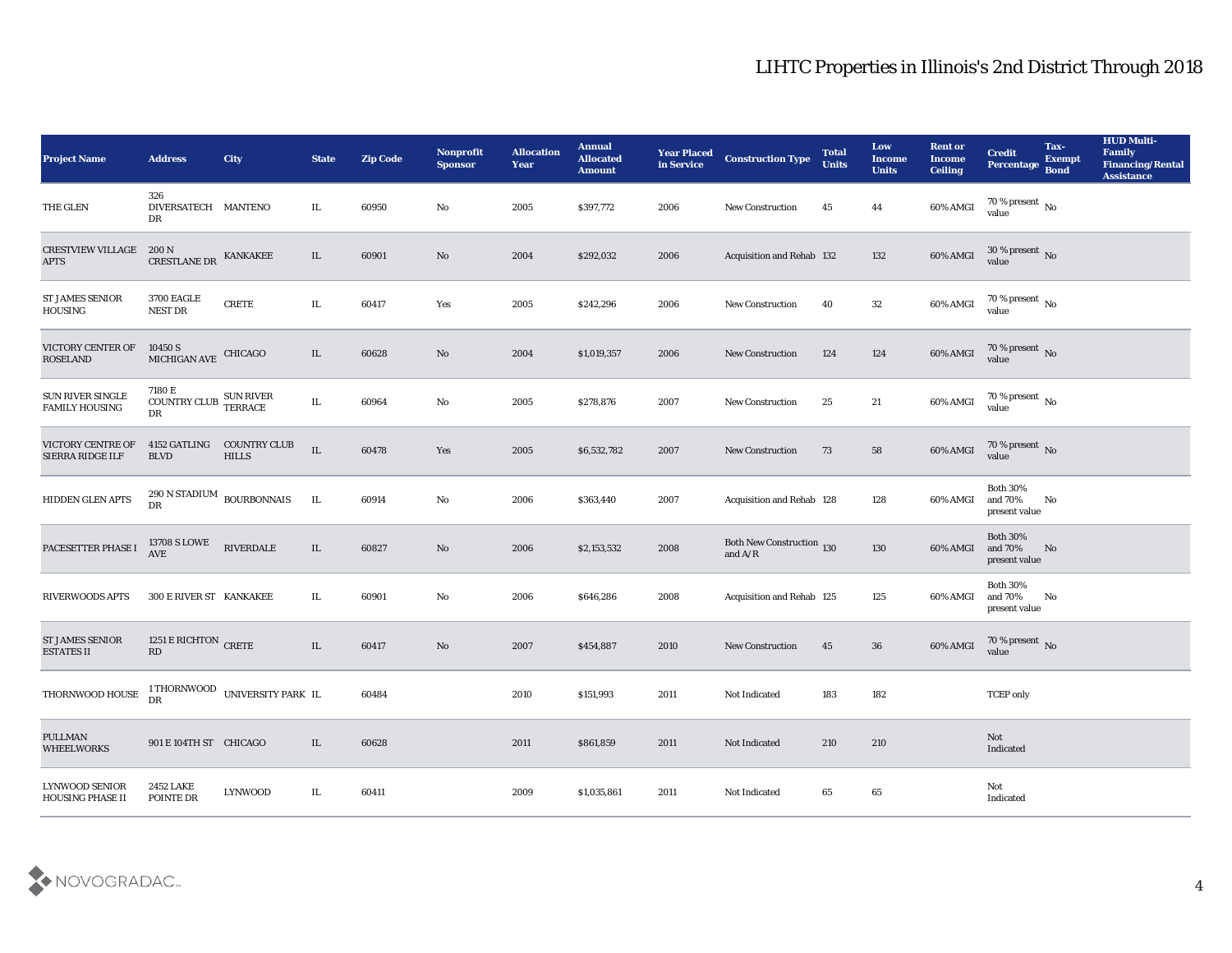| <b>Project Name</b>                                        | <b>Address</b>                                                                        | City                                | <b>State</b> | <b>Zip Code</b> | Nonprofit<br><b>Sponsor</b> | <b>Allocation</b><br><b>Year</b>            | <b>Annual</b><br><b>Allocated</b><br><b>Amount</b> | <b>Year Placed</b><br>in Service | <b>Construction Type</b> | <b>Total</b><br><b>Units</b> | Low<br><b>Income</b><br><b>Units</b> | <b>Rent or</b><br><b>Income</b><br><b>Ceiling</b> | <b>Credit</b><br>Percentage Bond | Tax-<br><b>Exempt</b> | <b>HUD Multi-</b><br>Family<br><b>Financing/Rental</b><br><b>Assistance</b> |
|------------------------------------------------------------|---------------------------------------------------------------------------------------|-------------------------------------|--------------|-----------------|-----------------------------|---------------------------------------------|----------------------------------------------------|----------------------------------|--------------------------|------------------------------|--------------------------------------|---------------------------------------------------|----------------------------------|-----------------------|-----------------------------------------------------------------------------|
| VICTORY CENTER OF<br>SOUTH CHICAGO                         | 3251 E 92ND ST CHICAGO                                                                |                                     | IL           | 60617           | No                          | 2007                                        | \$1,085,591                                        | 2011                             | <b>New Construction</b>  | 72                           | 72                                   | 60% AMGI                                          | $70\,\%$ present $\,$ No value   |                       |                                                                             |
| SOUTH SUBURBAN<br><b>CHICAGO HEIGHTS</b>                   | <b>1040 DIXIE</b><br><b>HWY</b>                                                       | CHICAGO<br><b>HEIGHTS</b>           | IL           | 60411           |                             | 2012                                        | \$458,330                                          | 2013                             | Not Indicated            | 144                          | 115                                  |                                                   | Not<br>Indicated                 |                       |                                                                             |
| THE COUNTRY CLUB<br><b>HILLS WELLNESS</b><br><b>CENTER</b> | 4411 GATLING<br><b>BLVD</b>                                                           | <b>COUNTRY CLUB</b><br><b>HILLS</b> | $\rm IL$     | 60478           |                             | 2010                                        | \$1,758,382                                        | 2014                             | Not Indicated            | 77                           | 77                                   |                                                   | <b>Not</b><br>Indicated          |                       |                                                                             |
| PULLMAN SUITES<br>SENIOR APARTMENTS PLACE                  | 15 E. 112TH                                                                           | CHICAGO                             | IL           | 60628           |                             | $\label{lem:optimal} In sufficient$<br>Data | $\$0$                                              | Insufficient<br>Data             | Not Indicated            | $\bf{0}$                     | $\bf{0}$                             |                                                   | Not<br>Indicated                 |                       |                                                                             |
| 7031-7047 MERRILL<br>ASSOC                                 | $7031\,$ S MERRILL $\,$ CHICAGO AVE                                                   |                                     | $\rm IL$     | 60649           |                             | 1987                                        | \$0                                                | 1987                             | Not Indicated            | 22                           | 22                                   |                                                   | Not<br>Indicated                 |                       |                                                                             |
| <b>CYRIL COURT APTS</b>                                    | 7130 S CYRIL CT CHICAGO                                                               |                                     | IL           | 60649           |                             | 1987                                        | \$0                                                | 1988                             | Not Indicated            | 205                          | 205                                  |                                                   | Not<br>Indicated                 |                       |                                                                             |
| <b>GERMANO MILLGATE</b>                                    | $\begin{array}{ll} 8766\text{ S BURLEY} & \text{CHICAGO} \\ \text{AVE} & \end{array}$ |                                     | $\rm IL$     | 60617           |                             | 1988                                        | $\$0$                                              | 1988                             | Not Indicated            | 350                          | 350                                  |                                                   | Not<br>Indicated                 |                       |                                                                             |
| 7024-32 S PAXTON                                           | 7024 S PAXTON CHICAGO<br>AVE                                                          |                                     | IL           | 60649           |                             | 1989                                        | \$0                                                | 1990                             | Not Indicated            | 24                           | 25                                   |                                                   | Not<br>Indicated                 |                       |                                                                             |
| <b>AUSTIN SHORES</b>                                       | 7117 S EUCLID<br>$\operatorname{AVE}$                                                 | CHICAGO                             | $\rm IL$     | 60649           |                             | 1989                                        | \$0                                                | 1990                             | Not Indicated            | 19                           | 19                                   |                                                   | Not<br>Indicated                 |                       |                                                                             |
| SOUTH SHORE APTS                                           | 7456 S STH SHR CHICAGO<br>DR                                                          |                                     | IL           | 60649           |                             | 1991                                        | \$0                                                | 1992                             | Not Indicated            | 77                           | 77                                   |                                                   | Not<br>Indicated                 |                       |                                                                             |
| SOUTH SHORE MANOR 2358 E 70TH PL CHICAGO                   |                                                                                       |                                     | IL           | 60649           |                             | 1990                                        | \$0                                                | 1992                             | Not Indicated            | 33                           | 33                                   |                                                   | Not<br>Indicated                 |                       |                                                                             |
| <b>KINGSTON APTS</b>                                       | $7436\, \mathrm{S}$ KINGSTON AVE CHICAGO                                              |                                     | $\rm IL$     | 60649           |                             | 1992                                        | $\$0$                                              | 1993                             | Not Indicated            | 19                           | $19\,$                               |                                                   | Not<br>Indicated                 |                       |                                                                             |
| <b>SHOREWOOD</b>                                           | 1962 E 73RD PL CHICAGO                                                                |                                     | IL           | 60649           |                             | 1991                                        | $\$0$                                              | 1993                             | Not Indicated            | 115                          | 115                                  |                                                   | <b>Not</b><br>Indicated          |                       |                                                                             |

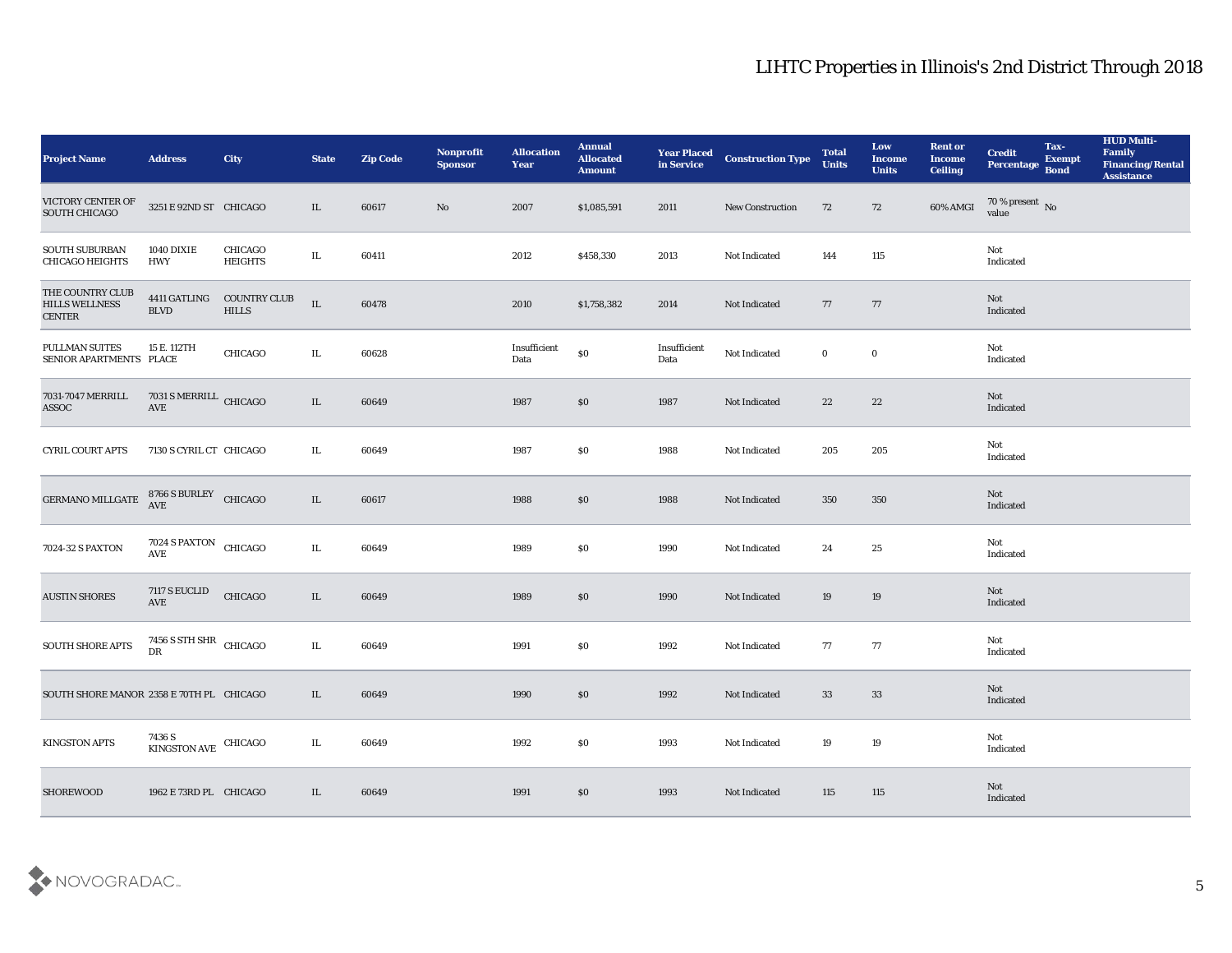| <b>Project Name</b>                                              | <b>Address</b>                              | <b>City</b> | <b>State</b> | <b>Zip Code</b> | Nonprofit<br><b>Sponsor</b> | <b>Allocation</b><br><b>Year</b>            | <b>Annual</b><br><b>Allocated</b><br><b>Amount</b> | <b>Year Placed</b><br>in Service | <b>Construction Type</b> | <b>Total</b><br><b>Units</b> | Low<br><b>Income</b><br><b>Units</b> | <b>Rent or</b><br><b>Income</b><br><b>Ceiling</b> | <b>Credit</b><br>Percentage Bond  | Tax-<br><b>Exempt</b> | <b>HUD Multi-</b><br>Family<br><b>Financing/Rental</b><br><b>Assistance</b> |
|------------------------------------------------------------------|---------------------------------------------|-------------|--------------|-----------------|-----------------------------|---------------------------------------------|----------------------------------------------------|----------------------------------|--------------------------|------------------------------|--------------------------------------|---------------------------------------------------|-----------------------------------|-----------------------|-----------------------------------------------------------------------------|
| SOUTHEAST LITTLE<br>VILLAGE                                      | 3066 E 92ND ST CHICAGO                      |             | IL           | 60617           |                             | 1991                                        | $\$0$                                              | 1993                             | Not Indicated            | 29                           | 29                                   |                                                   | Not<br>Indicated                  |                       |                                                                             |
| <b>SENIOR SUITES OF</b><br><b>SOUTH SHORE</b>                    | 2345 E 67TH ST CHICAGO                      |             | IL           | 60649           | No                          | 1994                                        | \$273,881                                          | 1996                             | <b>New Construction</b>  | 96                           | $\bf{0}$                             | 60% AMGI                                          | $70$ % present $\,$ No $\,$ value |                       | $\mathbf{N}\mathbf{o}$                                                      |
| KAVANAUGH<br><b>BUILDING</b>                                     | 9001 S<br>COMMERCIAL CHICAGO<br>AVE         |             | IL           | 60617           | Yes                         | 1996                                        | \$0                                                | 1998                             | Acquisition and Rehab 15 |                              | 15                                   |                                                   | 70 % present No<br>value          |                       |                                                                             |
| ROSELAND RIDGE<br><b>APTS</b>                                    | $10513$ S $$\,$ CHICAGO $$\,$ CHICAGO $$\,$ |             | $\;$ IL      | 60628           | Yes                         | 1998                                        | \$0                                                | 2000                             | <b>New Construction</b>  | 40                           | 40                                   |                                                   | $70$ % present $\,$ No value      |                       |                                                                             |
| <b>SENIOR SUTIES OF</b><br><b>HEGEWISCH</b>                      | 13550 S AVE O                               | CHICAGO     | $\rm IL$     | 60633           | No                          | 2000                                        | \$588,000                                          | 2001                             | New Construction         | 84                           | $\bf{0}$                             | 60% AMGI                                          | $70\,\%$ present $\,$ No value    |                       | $\mathbf{N}\mathbf{o}$                                                      |
| <b>HOLLAND</b>                                                   | 240 W 107TH PL CHICAGO                      |             | IL           | 60628           | Yes                         | 2001                                        | \$658,298                                          | 2001                             | Acquisition and Rehab 81 |                              | 81                                   | 50% AMGI                                          | $70\,\%$ present $\,$ No value    |                       | Yes                                                                         |
| <b>HIGHLANDS TUDOR</b><br><b>MANOR</b>                           | 7012 S CREGIER CHICAGO<br>AVE               |             | $\rm IL$     | 60649           | No                          | 1999                                        | \$460,929                                          | 2001                             | Acquisition and Rehab 87 |                              | 87                                   | 60% AMGI                                          | $\frac{70\%}{value}$ No           |                       | $\mathbf{N}\mathbf{o}$                                                      |
| <b>SENIOR SUITES OF</b><br><b>RAINBOW BEACH</b>                  | 2804 E 77TH PL CHICAGO                      |             | IL           | 60649           | No                          | 2003                                        | \$735,536                                          | 2004                             | <b>New Construction</b>  | 84                           | $\bf{0}$                             | $60\%$ AMGI                                       | $70\,\%$ present $\,$ No value    |                       | $\mathbf{N}\mathbf{o}$                                                      |
| CONCORDIA                                                        | 13037 S DANIEL CHICAGO<br>DR                |             | $\rm IL$     | 60827-1252      |                             | $\label{lem:optimal} In sufficient$<br>Data | \$0                                                | 2004                             | Not Indicated            | 137                          | 137                                  |                                                   | Not<br>Indicated                  |                       |                                                                             |
| <b>WENTWORTH</b><br>COMMONS                                      | 11045 S<br>WENTWORTH CHICAGO<br>AVE         |             | IL           | 60628           | Yes                         | 2005                                        | \$725,000                                          | 2005                             | <b>New Construction</b>  | 51                           | 51                                   | 50% AMGI                                          | $70$ % present $\,$ No $\,$ value |                       | $\mathbf {No}$                                                              |
|                                                                  |                                             |             |              |                 |                             |                                             |                                                    |                                  |                          |                              |                                      |                                                   |                                   |                       |                                                                             |
| 75 Projects Reported                                             |                                             |             |              |                 |                             |                                             | \$40,425,914                                       |                                  |                          | 7,423                        | 7,031                                |                                                   |                                   |                       |                                                                             |
| Location: Alabama's 2nd District (Congressional District, 116th) |                                             |             |              |                 |                             |                                             |                                                    |                                  |                          |                              |                                      |                                                   |                                   |                       |                                                                             |